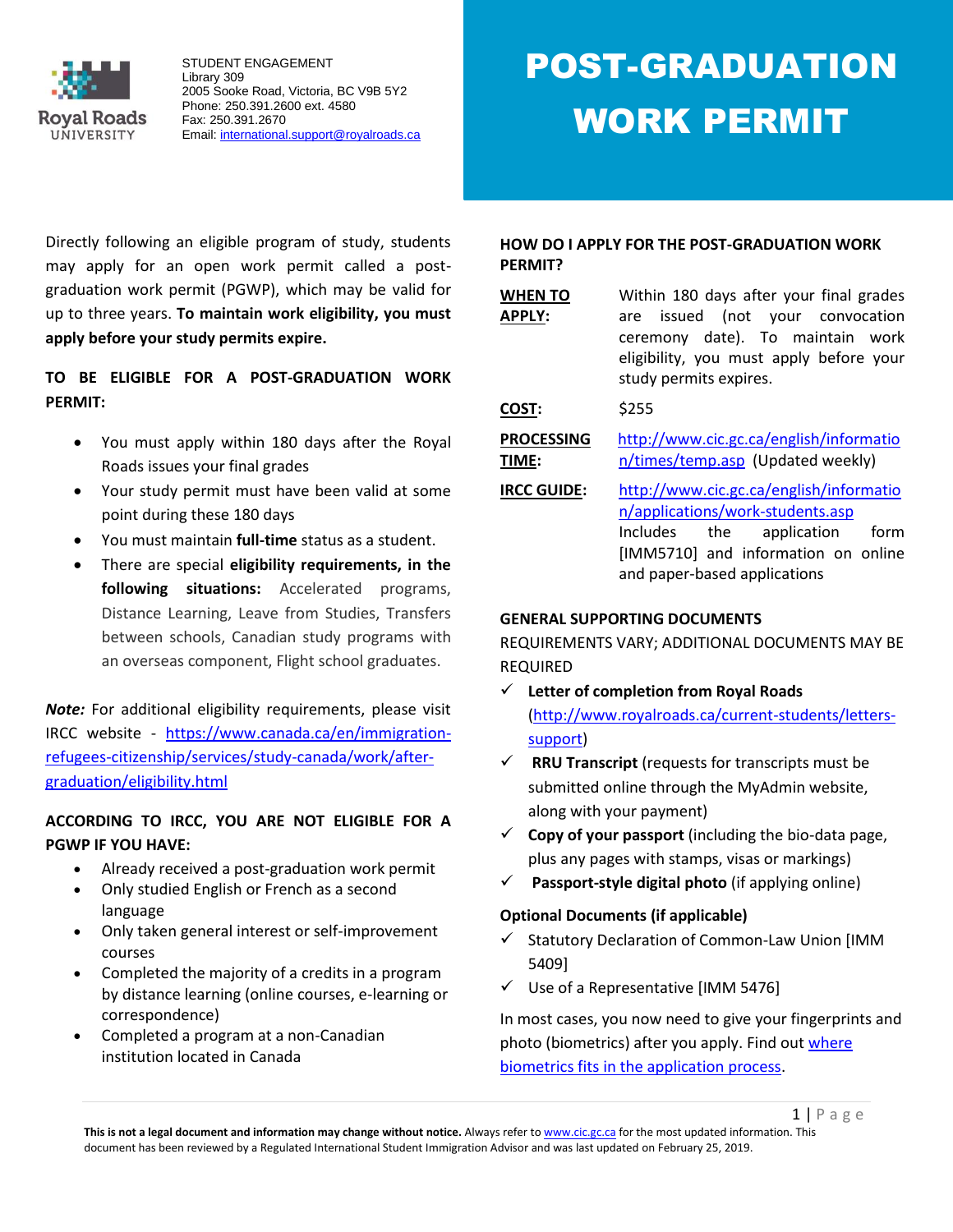

# POST-GRADUATION WORK PERMIT

# **APPLYING FOR POST GRADUATION WORK PERMIT ONLINE (IN CANADA)**

# **STEP 1: CREATE/LOG IN TO YOUR ACCOUNT**:

<http://www.cic.gc.ca/english/e-services/account.asp>



- . Sign in with a GCKey user ID and password if you don't use a Sign-In Partner.
- . Register for a GCKey user ID and password if you don't have one.

**STEP 2: START AN APPLICATION** 

#### **Click on 'Apply to come to Canada'**

#### **Start an application**

#### Apply to come to Canada

Includes applications for visitor visas, work and study permits, Express Entry and International Experience Canada. You will need your personal reference code if you have one.

#### Refugees: Apply for temporary health care benefits

Use this application if you are a protected person or refugee claimant who wants to apply for the Interim Federal Health Program.

your online banking information

Sign-in Partner (SecureKey Concierge) uses

GCKey is the Government of Canada Credential

You can create and sign in to an account using: Your online banking login (Sign-In Partner) A Government of Canada login (GCKey)

What's the difference?

#### **Students: Transfer schools**

For approved study permit holders only. Tell us if you are changing designated learning institutions. You will need your application number.

# **STEP 3: PERSONAL CHECKLIST**

#### **Personal checklist**

#### **Personal Reference Code**

#### If you have already completed the Come to Canada or the Express Entry wizard, you would have code, based on the answers you provided. ed a document checklist and/or a personal re Please enter your personal reference code to begin your application. (reg  $\mathbf{o}$

#### Continue Cancel

#### I do not have a Personal Reference Code

If you do not have a personal reference code, you may answer a series of questions to find out if you are eligible to apply for a visa and/or permit, apply fo<br>Express Entry, and begin an online application. If you begin your application after you have logged into your account, you will not receive a personal reference code, as the system will save you<br>document checklist right into your account.

# Determine your eligibility and apply online:

risitor visa, study and/or work permit Express Entry (EE) Step 3: **Step 3: According 2: According IRCCC** question and find out whether and find out whether you are eligible to a product out when the step  $\mathcal{L}$ 

If you have already completed the Come to Canada or the Express Entry wizard, you would have received a document checklist and/or **a personal reference code**, based on the answers you provided. Move to **STEP 5**

If you don't have a personal reference code, please click on **VISITOR VISA, STUDY and/or WORK PERMIT**

 $2$  | P a g e

This is not a legal document and information may change without notice. Always refer t[o www.cic.gc.ca](http://www.cic.gc.ca/) for the most updated information. This document has been reviewed by a Regulated International Student Immigration Advisor and was last updated on February 25, 2019.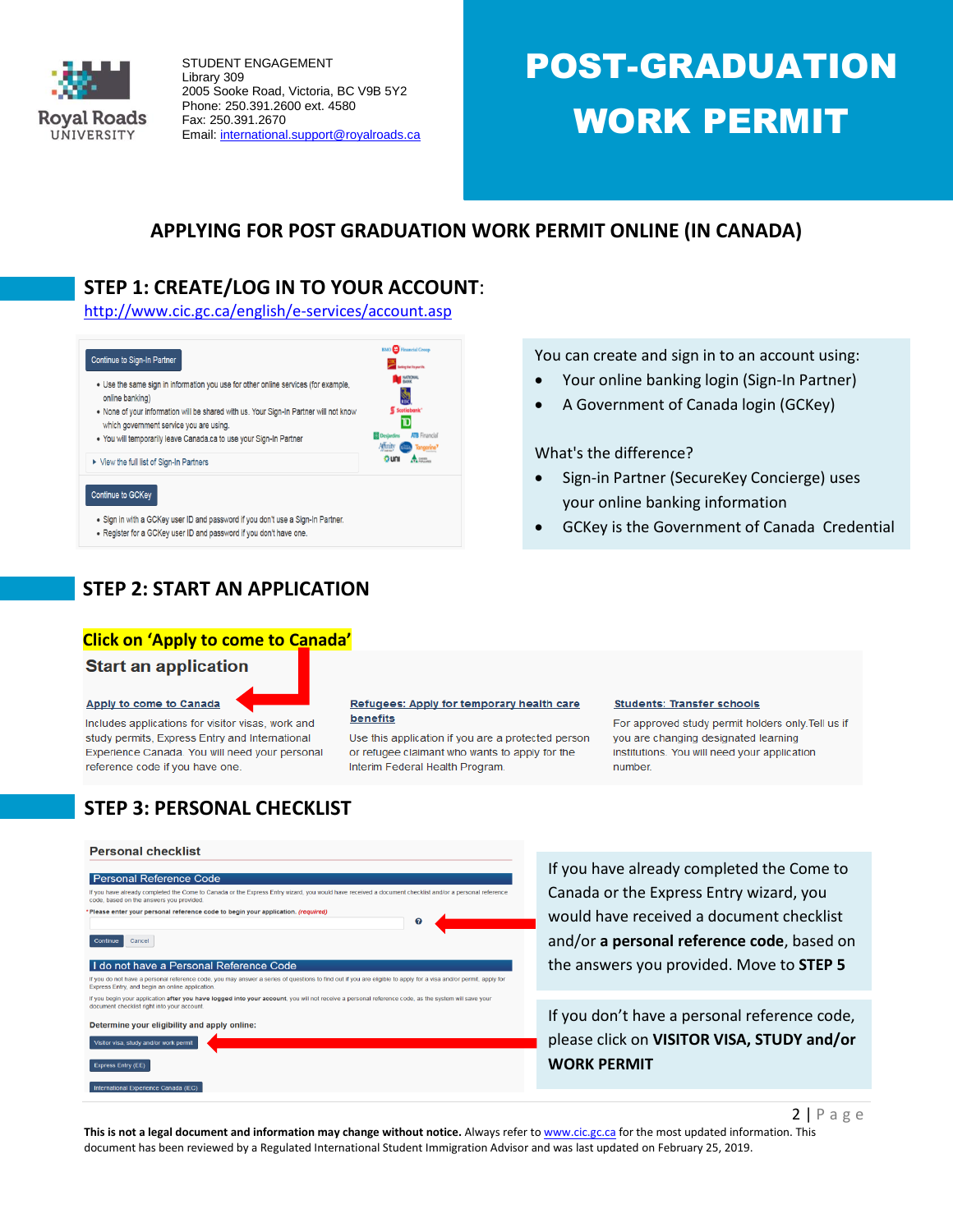

# POST-GRADUATION WORK PERMIT

# **STEP 4: FIND OUT IF YOU'RE ELIGIBLE TO APPLY**

#### Find out if you're eligible to apply



## **Some points to consider when completing your application online:**

- $\checkmark$  You cannot skip questions or sections.
- $\checkmark$  Use the "Modify my Answers" link to change your answers, if necessary
- If you don't understand a question, **click the question mark** for more information
- $\checkmark$  Check the Glossary. Clicking on the blue, underlined words in some questions will give you the definition.
- $\checkmark$  You can log out at any point by clicking on "Exit" and return to complete your application. **You have 60 days to complete it.** Your unsent application will expire after 60 days and you will need to begin a new application.

The following table provides guidance on the IRCC Eligibility Questionnaire when applying for your post-graduation work permit. The questionnaire will generate your document checklist and personal reference code. Note: This guide does not include all the eligibility questionnaire questions. Please use your discretion in answering any questions not included in this guide.

| <b>Questions</b>                                                                                                   | <b>Answers</b>                                                            | <b>Questions</b>                                                                                                             | <b>Answers</b>                                                                                                                        |
|--------------------------------------------------------------------------------------------------------------------|---------------------------------------------------------------------------|------------------------------------------------------------------------------------------------------------------------------|---------------------------------------------------------------------------------------------------------------------------------------|
| What would you like to do in<br>Canada?                                                                            | Work                                                                      | Do you want to work in one of<br>the following jobs?                                                                         | Please read carefully and<br>respond appropriately.<br>Possibly requires a Medical<br>Exam.                                           |
| How long are you planning to<br>stay in Canada?                                                                    | Temporarily - more than 6<br>months                                       |                                                                                                                              |                                                                                                                                       |
| What is your current country of<br>residence?                                                                      | Canada                                                                    | Which document have you<br>received stating that you have<br>completed all the<br>requirements for your<br>program of study? | For online application, you can<br>request a "Letter from<br>Educational institution",<br>called the Letter of<br>Completion from the |
| What is your current<br>immigration status in Canada?                                                              | Student                                                                   |                                                                                                                              |                                                                                                                                       |
| Do you plan to work on                                                                                             | No (Selecting "Yes" will                                                  |                                                                                                                              | Registrar's Office                                                                                                                    |
| campus?                                                                                                            | prevent the post-graduate<br>work permit application<br>option appearing) | Have you lived in a designated<br>country or territory for more<br>than six months?                                          | List of designated countries.<br>https://www.canada.ca/en/im                                                                          |
| *SELECT THE POST-GRADUATE WORK PERMIT SECTION AND                                                                  |                                                                           |                                                                                                                              | migration-refugees-<br>citizenship/services/refugees/                                                                                 |
| <b>CLICK CONTINUE</b> (do not proceed through TRV section or other<br>permit options)                              |                                                                           |                                                                                                                              | claim-protection-inside-<br>canada/apply/designated-<br>countries-policy.html                                                         |
| Post-Graduate Work Permit - in Canada<br>You may be eligible to work in Canada with a post-graduation work permit. | Continue C                                                                | When does your status in<br>Canada expire ?                                                                                  | Your study permit expiry date                                                                                                         |
|                                                                                                                    |                                                                           |                                                                                                                              |                                                                                                                                       |

**TIPS TO COMPLETE THE ELIGIBILITY QUESTIONARY:** 

This is not a legal document and information may change without notice. Always refer t[o www.cic.gc.ca](http://www.cic.gc.ca/) for the most updated information. This document has been reviewed by a Regulated International Student Immigration Advisor and was last updated on February 25, 2019.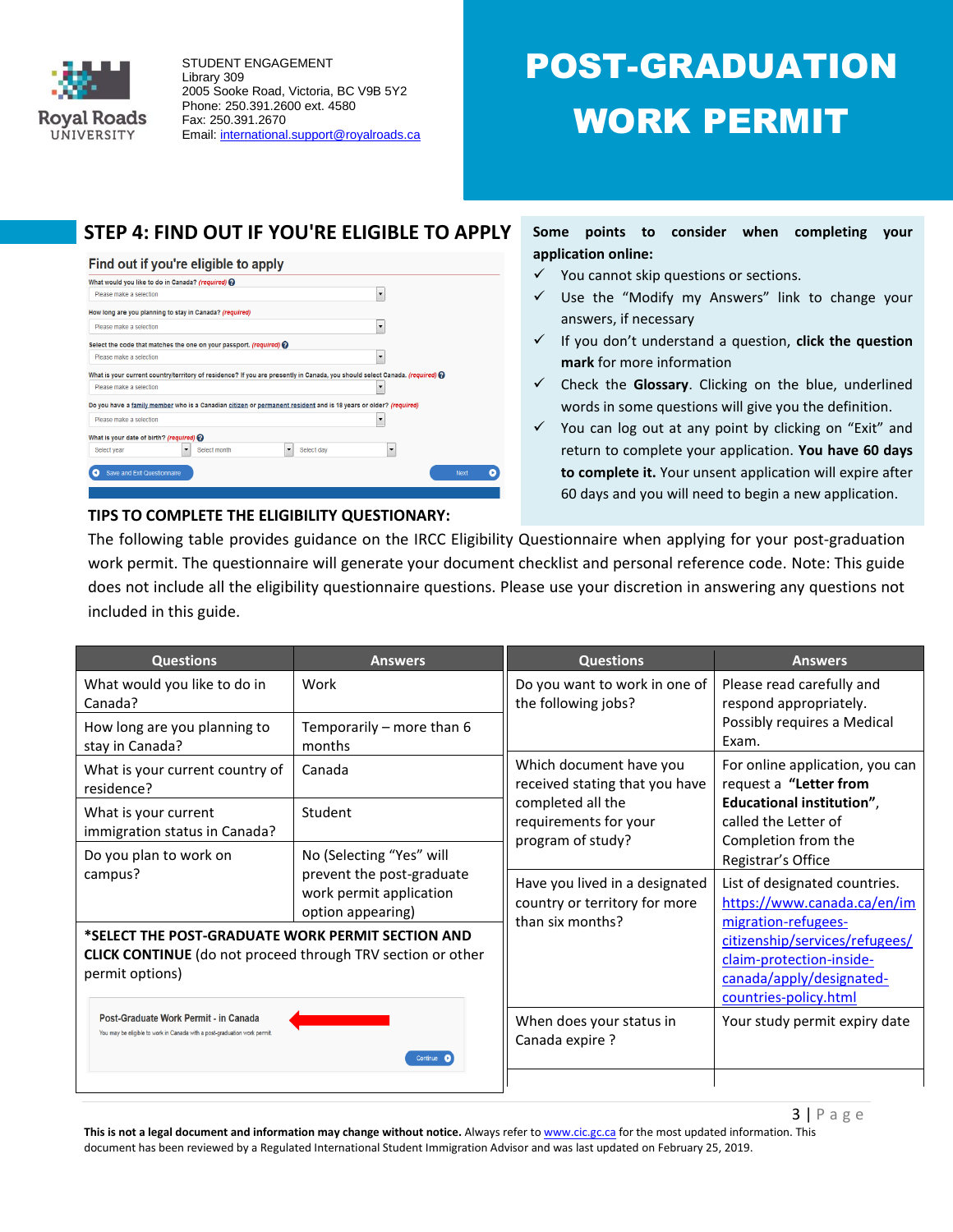

# POST-GRADUATION WORK PERMIT

# **STEP 5: GATHER ALL YOUR SUPPORTING DOCUMENTS IN ELECTRONIC FORMAT (A PDF, TIFF, JPG OR DOC FILE). THE MAXIMUM SIZE OF EACH FILE IS 4 MB.**

| <b>Application Form(s)</b>  |                                                                                                            |                                       |
|-----------------------------|------------------------------------------------------------------------------------------------------------|---------------------------------------|
|                             | <b>Application Form(s)</b>                                                                                 |                                       |
| <b>Details</b>              | <b>Document Name</b>                                                                                       | <b>Instructions</b><br><b>Options</b> |
| Not Provided                | Application to Change Conditions, Extend my Stay or Remain @<br>in Canada as a Worker (IMM5710) (required) | <b>Upload File</b>                    |
| <b>Supporting Documents</b> |                                                                                                            |                                       |
|                             | <b>Supporting Documents</b>                                                                                |                                       |
| <b>Details</b>              | <b>Document Name</b>                                                                                       | <b>Options</b><br><b>Instructions</b> |
| Not Provided                | Completion of Studies Letter (required)                                                                    | 0<br><b>Upload File</b>               |
| Not Provided                | Passport (required)                                                                                        | ิค<br><b>Upload File</b>              |
| Not Provided                | Digital photo (required)                                                                                   | 0<br><b>Upload File</b>               |
| <b>Optional Documents</b>   |                                                                                                            |                                       |
|                             | <b>Optional Documents</b>                                                                                  |                                       |
| <b>Details</b>              | <b>Document Name</b>                                                                                       | <b>Instructions</b><br><b>Options</b> |
| Not Provided                | Schedule 1 - Application for a Temporary Resident<br>Visa Made Outside Canada (IMM 5257)                   | ຨ<br><b>Upload File</b>               |
| Not Provided                | <b>Client Information</b>                                                                                  | ค<br><b>Upload File</b>               |

**Click here to download the application form. Please make sure you fill the application form and upload the file.**

**Note:** If you see a "Please wait…" message

- Download an IRCC form
- Click on the **download arrow** at the top right to save the file onto your computer.
- Open the form with Adobe Reader. If you don't see the download arrow/option, move your cursor to the top part of the screen and it will appear.
- You must upload every requested form and document. You will not be able to proceed to the next steps until you upload every form and document requested.

# **APPLICATION FORM FAQ**

# **The information in the form fields below is for example purposes only. Ensure you enter your personal information on your application**

## **What is a UCI?**

- UCI stands for "unique client identifier", and is also known as "Client ID."
- It is the **8/10 digit** number that is found **on your study permit** in the following format: xx-xxxx-xxxx
- **What type of work permit should I select?**
- Apply for a work permit for the first time or with a new employer

## **What is a document number?**

- A document number appears on official immigration documents, e.g. study permits. It is usually printed in black ink as a letter **(an "F" for study permits) followed by 9 numbers.**
- **What is Royal Roads Designated Learning Institution (DLI) Number?**
- **O19330635812** (It starts with the letter "O" and not zero)

**How do I fill out the "from" and "to" dates for the "current country of residency"?**

The "from" date should be the date you arrived in Canada. The "to" date should be the expiry date of your current study permit.

# **How do I fill out Date/Place of my original/most recent entry to Canada?**

- **Original date** of entry is usually the same date your original study permit was issued.
- **Most recent** entry to Canada can be varied from the original date if you left Canada and return after your original date. You could double check the date from the stamps on your passport.
- Place of original/most recent entry to Canada is the city where you went through the Canadian Custom and Immigration

 $4$  | P a g e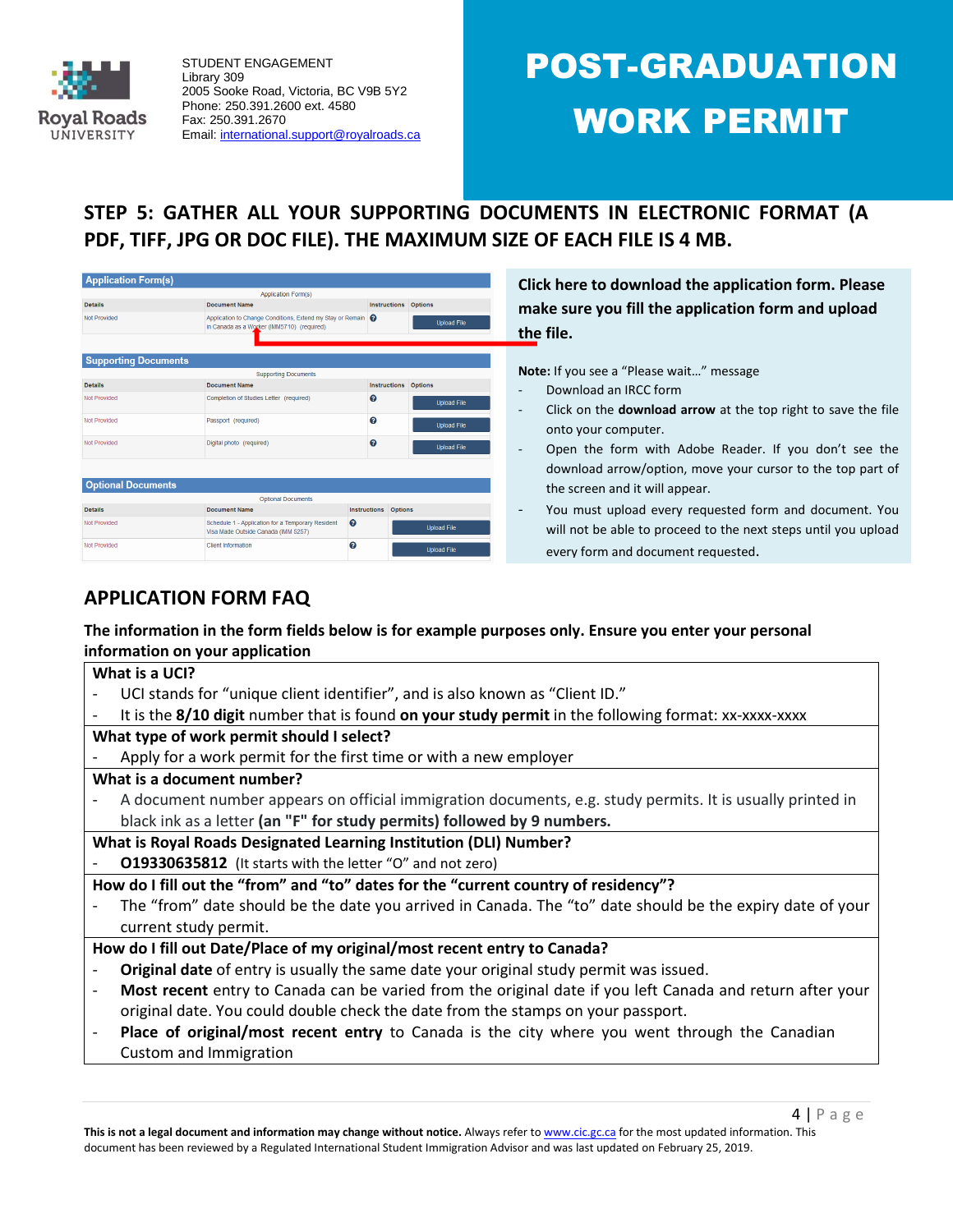

# POST-GRADUATION WORK PERMIT

## **How do I fill out my mailing address?**

A "street no." is the location of a building on a street. Some "street names" may also contain numbers.

## **For details of intended work in Canada:**

- According to IRCC, if you indicate/choose the **POST-GRADUATION WORK PERMIT** no information is required for question: 2,3,4,6,7, and 8 in the application form.
- You do not need a job offer to apply for a post-graduation work permit.
- **Question 5:** Your "Duration of expected employment" should be "from" today's date and "to" up to the maximum expiry of your post-graduation work permit, e.g. three years.

## **How do I complete the education section?**

Your "Education" should only detail any postsecondary education that you have COMPLETED (i.e. your recent RRU program).

## **How do I complete the employment section?**

**-** For post-graduation work permit applicants, information in this section is not required.

## *Your "Current Activity/Occupation" should be as follows*:

To show your time as a student include periods of schooling as in the example below.

|  | From<br>* Current Activity/Occupation |            |                              | * Company/Employer/Facility name |                                |                 |  |
|--|---------------------------------------|------------|------------------------------|----------------------------------|--------------------------------|-----------------|--|
|  | 2014<br>· YYYY                        | 05<br>* MM | Student                      |                                  | Royal Roads University         |                 |  |
|  | To                                    |            | * City/Town                  | * Country                        |                                | *Province/State |  |
|  | 2016<br>mm                            | 05<br>"MM  | Victoria                     | Canada                           |                                | $\bullet$ BC    |  |
|  | From<br><b>YYYY</b>                   | <b>MM</b>  | Previous Activity/Occupation |                                  | Company/Employer/Facility name |                 |  |
|  | To<br>YYYY                            | MM         | City/Town                    | Country                          |                                | Province/State  |  |

# **How do I sign the form if applying online?**

If you're applying online; you should upload the form without signing it. After uploading all your documents, you will later be asked to sign your application by typing your name.

## **TO COMPLETE YOUR FORM**

- After you finish your application, click on the "**Validate**" button located at the top or bottom of the form. This will generate a barcode page at the end of the application.



# **STEP 6: UPLOADING DOCUMENTS**

- Upload the application form and all the supporting documents.
- If necessary, merge multiple supporting documents into one file and upload the file
- After you upload all the documents, click on submit/continue button
- Pay the application fee. In most cases, your fees will include: processing fees for you and anyone you include on your application and **[biometrics.](https://www.canada.ca/en/immigration-refugees-citizenship/campaigns/biometrics/facts.html)** You'll be prompted to pay your fees at the end of your application.

**This is not a legal document and information may change without notice.** Always refer t[o www.cic.gc.ca](http://www.cic.gc.ca/) for the most updated information. This document has been reviewed by a Regulated International Student Immigration Advisor and was last updated on February 25, 2019.